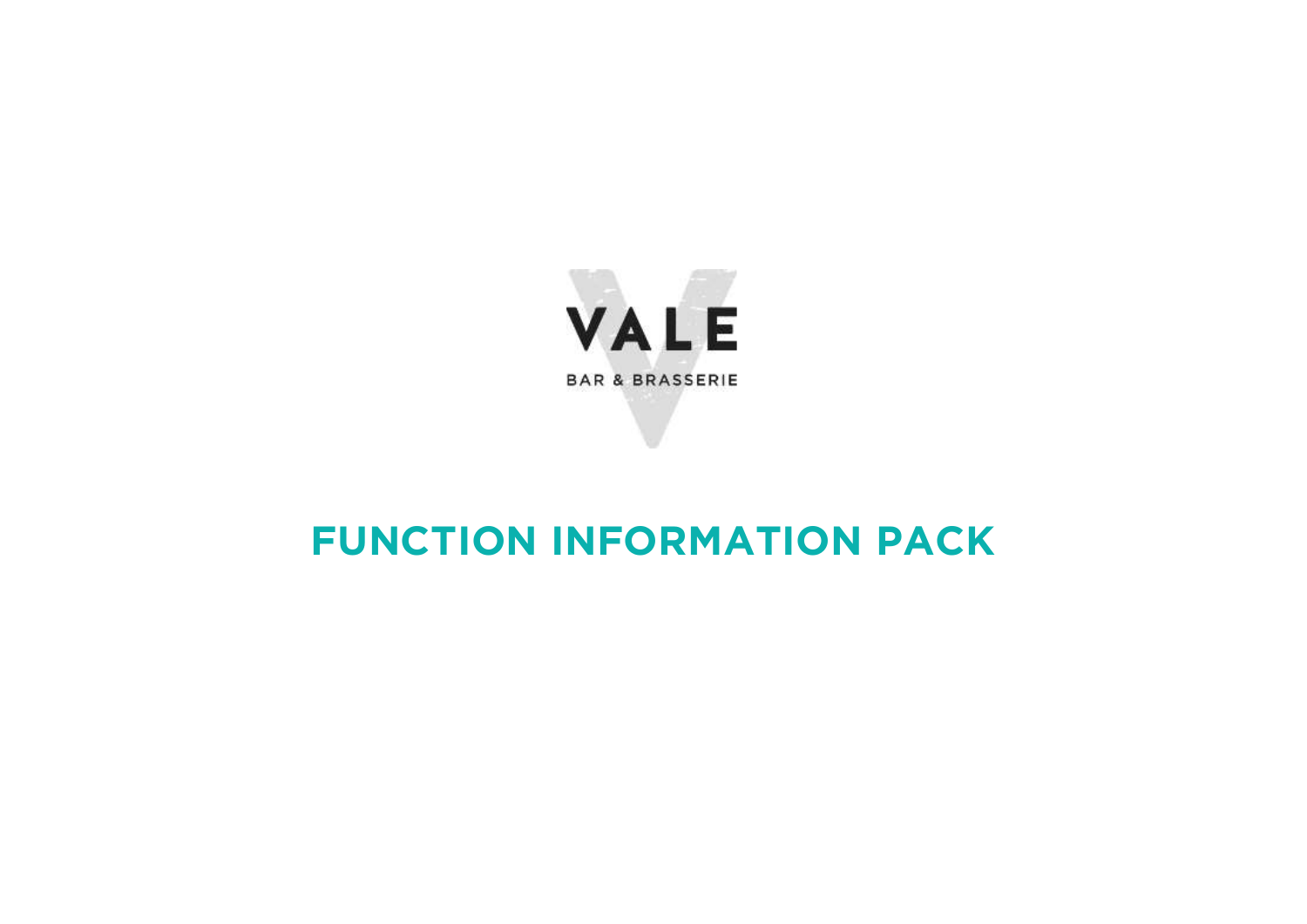# **SOCIAL GATHERINGS, WORK FUNCTIONS, CORPORATE EVENTS & MORE…**

The Vale Bar & Brasserie provides the perfect venue for your next social gathering, work function or corporate event.

Offering four unique function spaces - The Lounge, North Facing Bar, Bar 2 or the Beer Garden - The Vale caters to any event or occasion. Our function spaces accommodate all styles of events from stand-up cocktail parties and sundowners to sit down functions catering for breakfast, lunch or dinner.

Impress your guests with our delicious cocktail menu comprising of a range of small bites (hot and cold) and dessert bite options or if you're looking for something more substantial then you'll love our food boxes and grazing table. For sit down functions our set menus offer an array of choices for all appetites and budgets.

If you can't find what you're looking for and have something specific in mind then speak to our functions team who will be able to tailor a package to suit your specific event requirements. Our dedicated and experienced team will work with you to ensure your event is a truly special and memorable one.

| SPEAK TO OUR FUNCTIONS TEAM NOW |                                                                           |  |
|---------------------------------|---------------------------------------------------------------------------|--|
| Phone:                          | 6102 6800                                                                 |  |
| Email:                          | functions@thevalebar.com.au                                               |  |
| Address:                        | 281 Beeliar Drive, Yangebup<br>(opposite Beeliar Village Shopping Centre) |  |

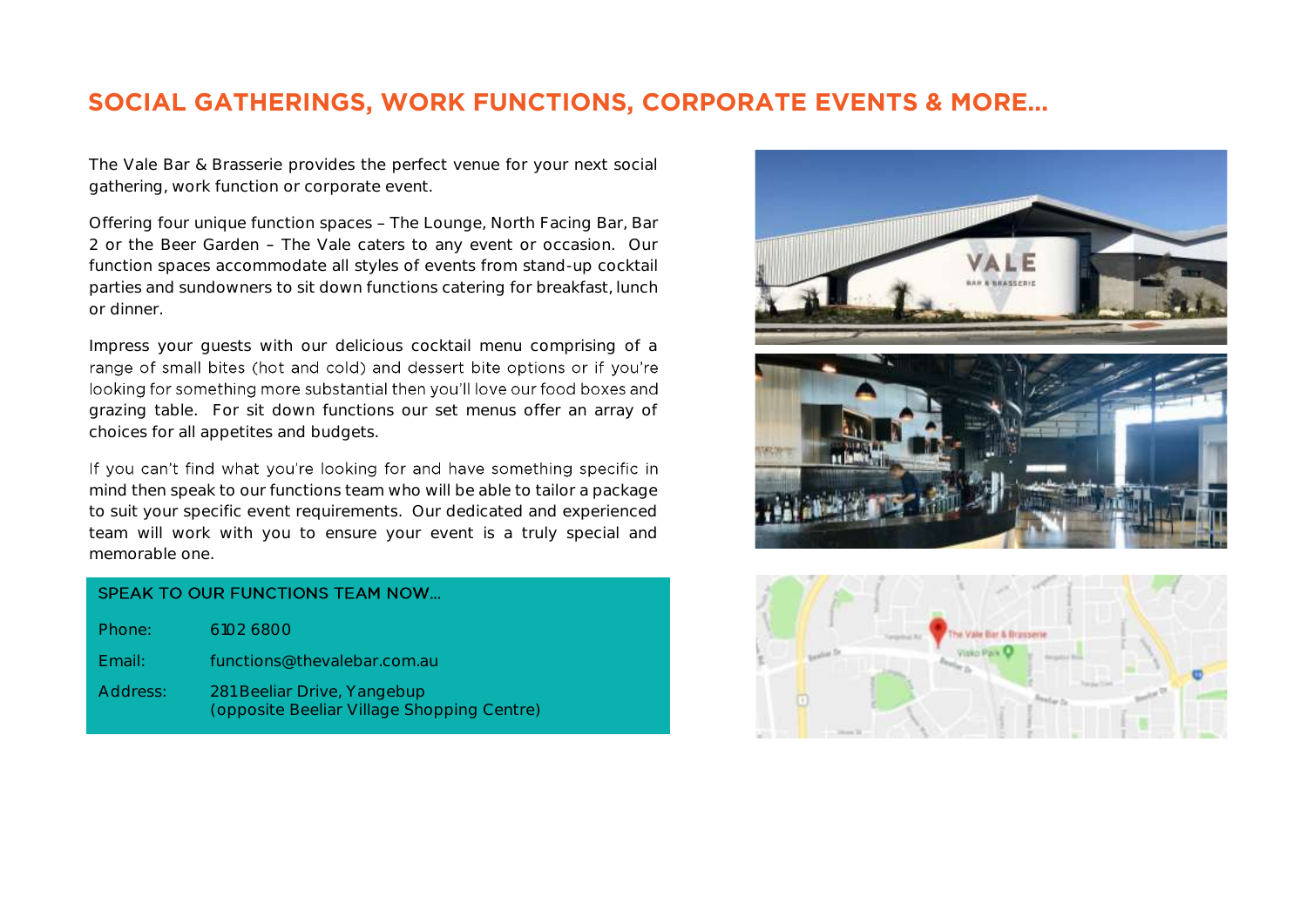# **FUNCTION SPACES**

### The Lounge

The Lounge is located in the venue's main bar area and provides a relaxed intimate function space decorated with stylish occasional furniture and a gas fireplace for the Winter months.

Event Style Capacity Cocktail 30 - 50 Minimum spend \$450 based on 30 guests @ \$15 p/head food package one

### North Facing Bar

Located to the northern side of the venue in the main bar area this function space is great for a sundowner or stand-up, cocktail style event. This space delivers the advantage of a private area with its own dedicated bar but still allows your guests to soak up all the atmosphere of the venue.

| Event Style   | Capacity                                                |
|---------------|---------------------------------------------------------|
| Cocktail      | 50 – 70                                                 |
| Minimum spend | \$750 based on 50 quests @ \$15 p/head food package one |

### Bar 2

Bar 2 at the Vale with its very own private courtyard area and dedicated bar is the perfect space for a larger scale cocktail event or sundowner. The room is equipped with multiple TV screens and if required can set-up with audio visual equipment - perfect for business or corporate presentations.

| Event Style   | Capacity                                                                                     |
|---------------|----------------------------------------------------------------------------------------------|
| Cocktail      | 100 – 150                                                                                    |
| Minimum spend | Please discuss your guest numbers and food and<br>beverage requirements with our events team |





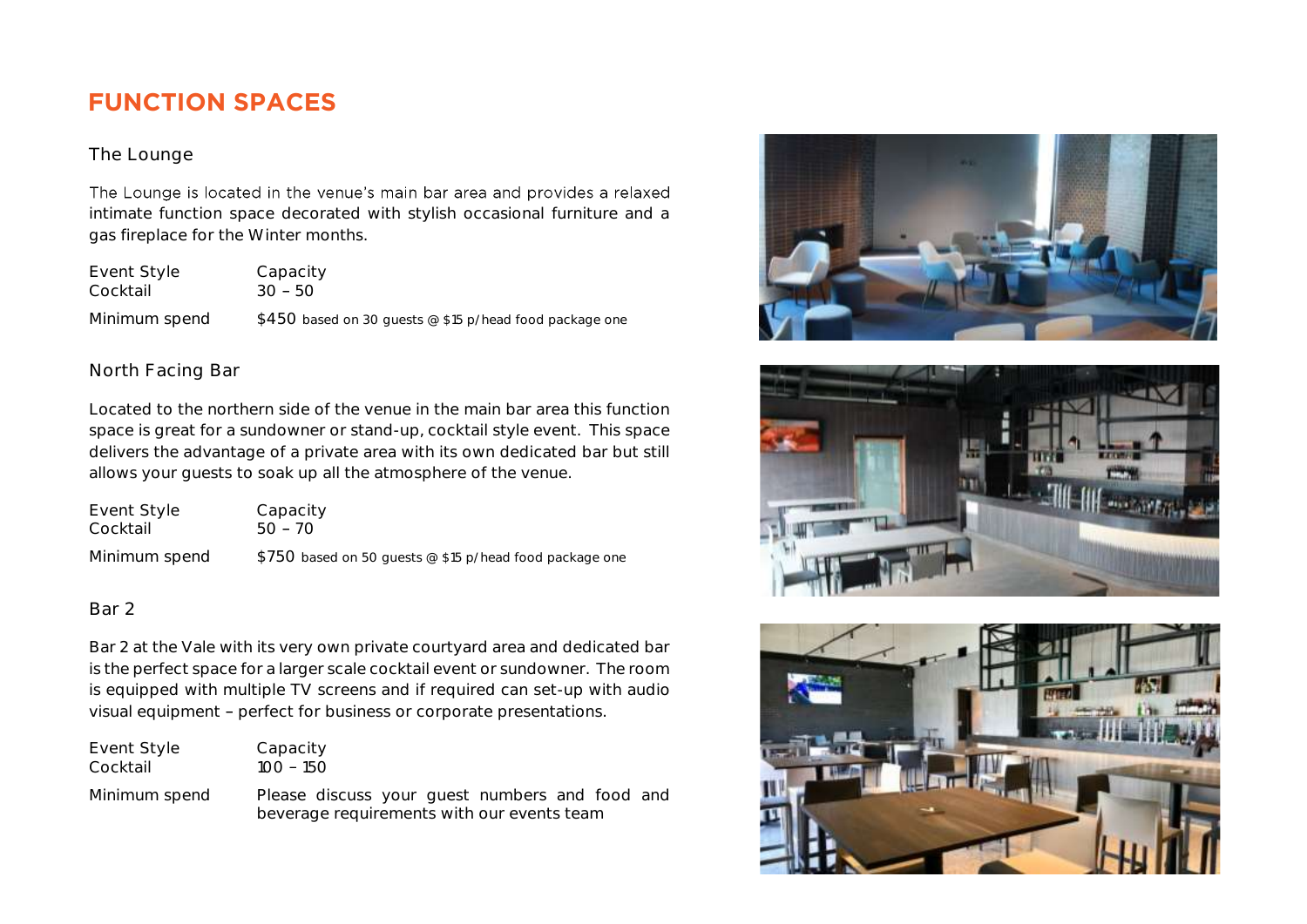# **FUNCTION SPACES CONT…**

### The Beer Garden

The Vale's Beer Garden provides a casual and beautifully landscaped outdoor function space perfect for the warmer months. We can section off your very own area within the beer garden and it can be furnished with umbrellas and outdoor furniture if required.

| Event Style   | Capacity                                                 |
|---------------|----------------------------------------------------------|
| Cocktail      | $50 - 100$                                               |
| Minimum spend | $$750$ based on 50 quests @ \$15 p/head food package one |

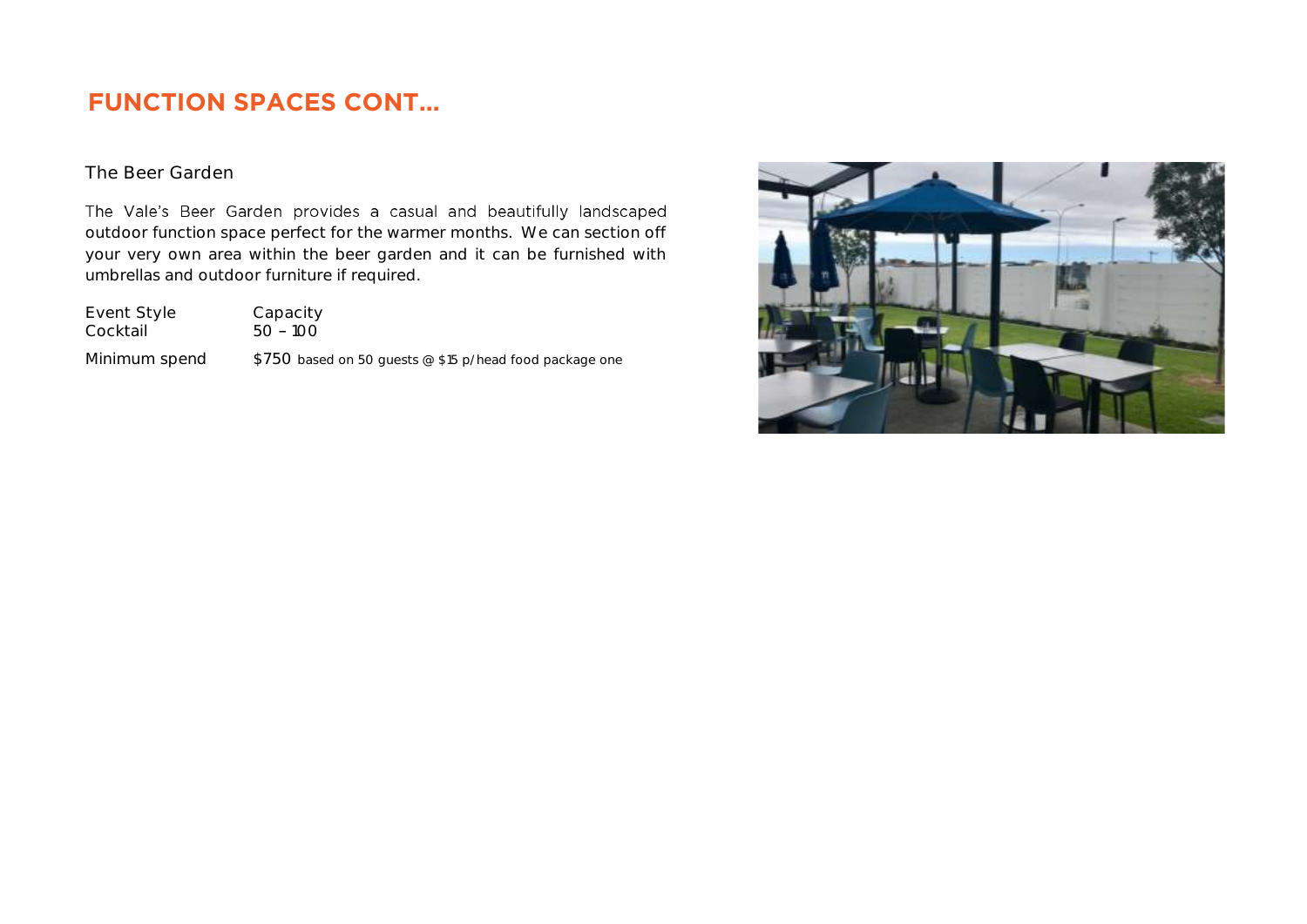### **STAND-UP COCKTAIL STYLE EVENTS**

### PACKAGES (minimum 20 guests)

Package One: \$15 per head choose 4 standard bites

Package Two: \$20 per head choose 4 standard & 2 premium bites Package Three: \$25 per head choose 4 standard & 4 premium bites

- ❖ Add a Food Box to your cocktail food package for \$10 per person
- ❖ Add a Grazing Table for an extra \$20 per person (minimum 50 guests)

### SMALL BITES (Hot & Cold)

#### Standard Bites

- Chips & Wedges with Dipping Sauces
- **•** Spring Rolls & Samosas with Sweet Chilli Sauce
- Chicken Wings with Buffalo Sauce (GFO)
- Arancini
- Dips with Toasted Ciabatta and Chorizo (GFO)
- **•** Curry Puffs

### Premium Bites

- **■** House-made Sausage Rolls
- Mini Beef Pies
- **•** Fish Goujons with Aioli
- Mini Leek & Sun-Dried Tomato Quiche
- Beef Skewers (GF)
- Cajun Chicken Skewers (GF)
- **•** Tempura Prawns with Aioli
- Assorted Sushi
- Pizza Slices with Assorted Toppings

### FOOD BOXES

- Mini Beef Sliders
- **·** Mini Chicken Sliders
- 
- Nachos<br>■ Fish 'n' Chips ▪
- Caesar Salad (GFO)
- **Thai Beef Salad**



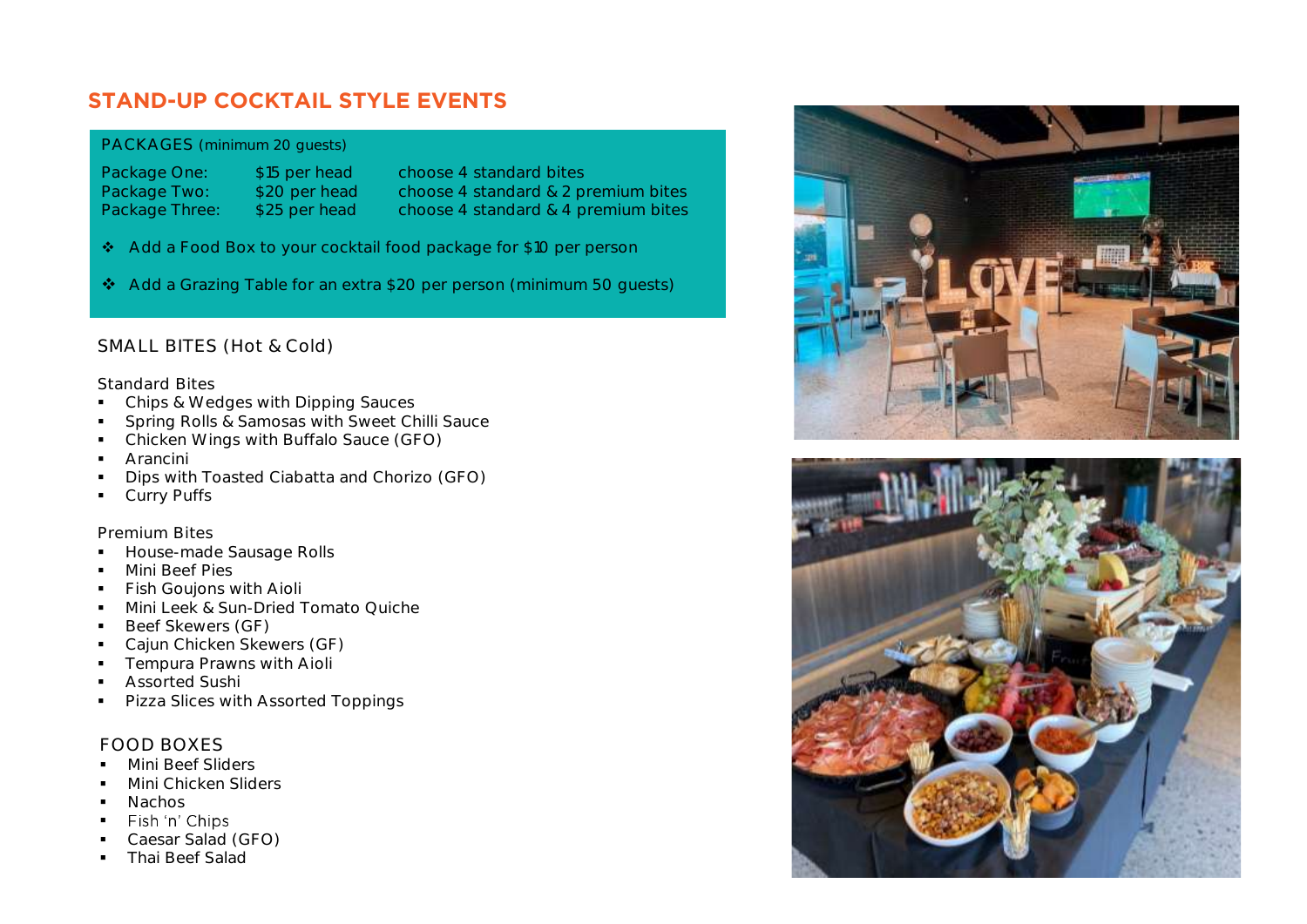### **SIT DOWN EVENTS**

Sit down events (lunch or dinner) are set-up in the venue's main restaurant area. You can select from two delicious set menus - \$27 or \$35 per person - and both offer a share entrée and a wide choice of main meals. If these don't meet your requirements we would be happy to tailor a set menu specific to your function.

### \$27 PER PERSON

#### **SHARE ENTREE**

GARLIC BREAD (V) toasted ciabatta with garlic & herbs

#### **MAINS**

MOROCCAN HALOUMI SALAD (V) haloumi, with roast capsicum, zucchini, coriander, mint, raisin, almonds, moroccan spiced cous cous

STEAK SANDWICH rump steak, cheese, lettuce, tomato relish, onions, aioli, bbq sauce and chips

CHICKEN PARMIGIANA topped with ham, tomato, basil, cheese, salad and chips

FISH & CHIPS grilled or battered fish fillet with chips, salad and garlic aioli

BUTTER CHICKEN chilli, coriander, steamed rice, pappadum and riata

### **ADD DESSERT FOR \$6** CHOCOLATE BROWNIE OR STICKY DATE PUDDING

both served with vanilla ice cream

### \$40 PER PERSON

### **SHARE ENTREE**

TASTING PLATE salt & pepper squid, beef skewers, wings, chorizo, nachos & garlic bread

### **MAINS**

MOROCCAN HALOUMI SALAD (V) haloumi, with roast capsicum, zucchini, coriander, mint, raisin, almonds, moroccan spiced cous cous

BARRAMUNDI (GFO) casear salad, chips, lemon, aioli

SHARK BAY KING PRAWNS finished in a white wine parsley cream sauce and served with steamed rice and garlic bread

LAMB SKEWER (GF) chermoula marinated, lamb skewers with a warm mediterranean vegetable salad with a cucumber yoghurt dressing

210G PORTERHOUSE STEAK (GFO) cooked to your liking with a choice of sauce, chips and salad

### **ADD DESSERT FOR \$5**

CHOCOLATE BROWNIE OR STICKY DATE PUDDING both served with vanilla ice cream